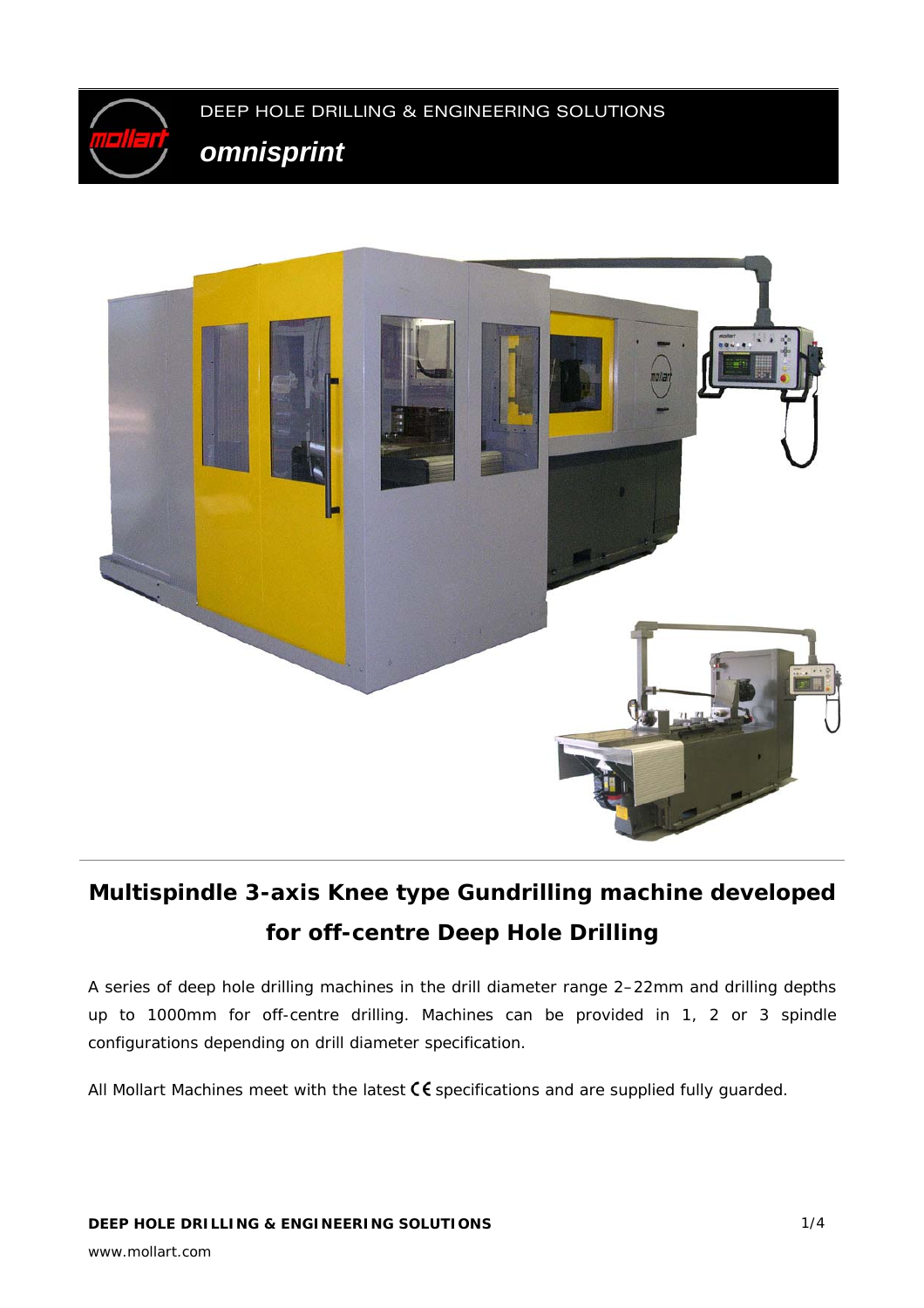## Machine Features & Options



*Knee Table Construction with X and Y Axis movement* 



*Optional Pallet Loading Systems to suit various different applications.* 



*GE Fanuc CNC Control System with Mollart custom programming for simple set up, programmable spindle speeds, feed rate, drilling depth & Process Monitoring* 



*Fully Enclosed Guarding System with other guarding options to suit auto loading options.* 



*CAM operated Auto-whipguide positioning* 



*Turnkey Solutions* 

*Turbine Ring for Aero Engines using 5 axes (4 CNC & 1 Manual)* 

# Applications



*The Mollart Omnisprint has many users in the Glass Bottle Mould Industry. The machine is used to gundrill hole patterns that are used to cool the glass once formed inside the mould.*



*Mollart designed and manufactured the machine fixturing, providing a complete turnkey solution to manufacture Hydraulically Powered Drive Shafts used in Earth Moving Equipment.* 

### **DEEP HOLE DRILLING & ENGINEERING SOLUTIONS**

www.mollart.com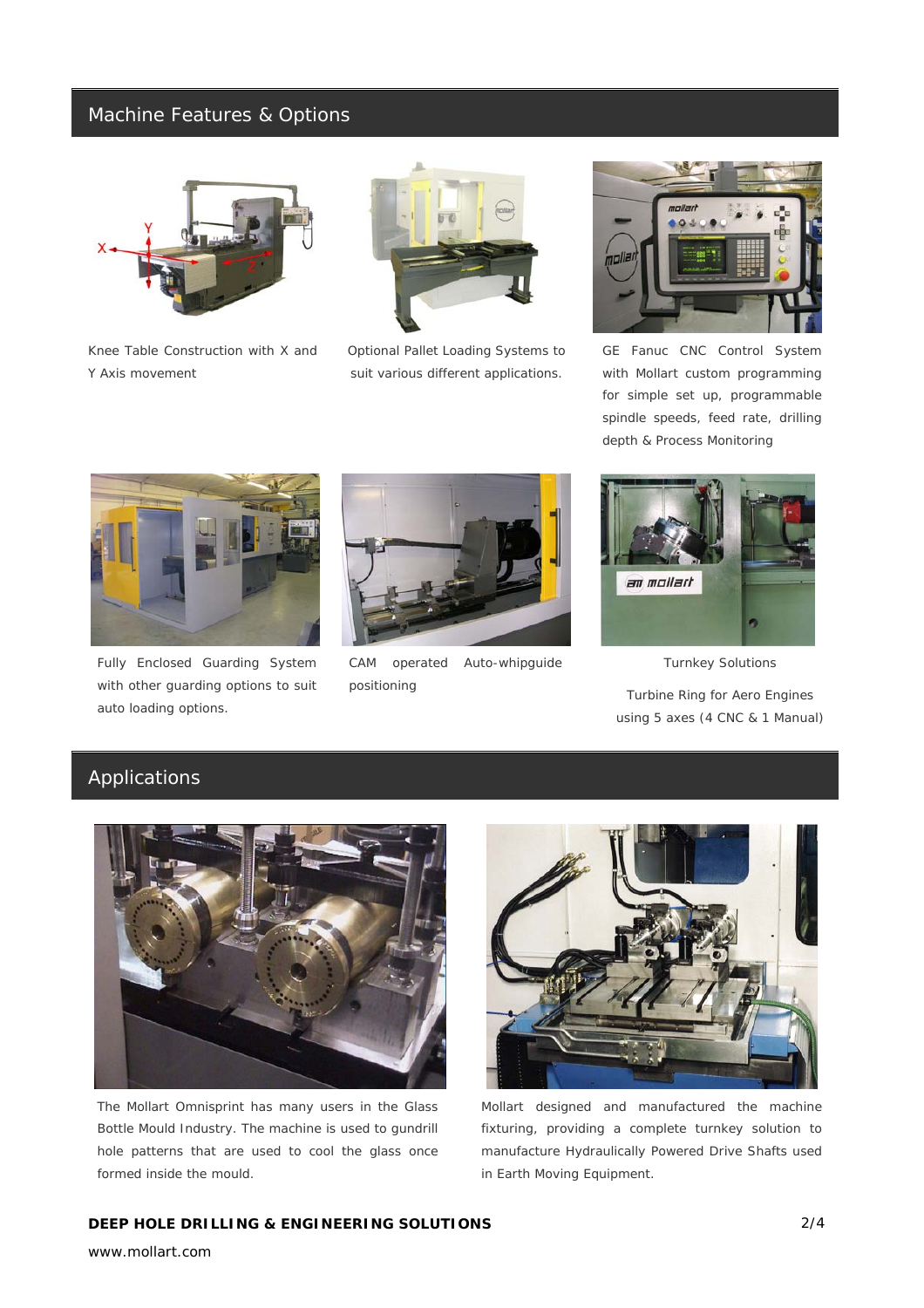# Specification

| <b>Number of Spindles</b>                      | 1, 2 or 3                                                                                                                                         |
|------------------------------------------------|---------------------------------------------------------------------------------------------------------------------------------------------------|
| <b>Gundrilling Diameter Range</b>              | 2mm - 22mm Single Spindle                                                                                                                         |
| <b>Number of Spindles</b>                      | 1, 2 or 3                                                                                                                                         |
| <b>Gundrilling Diameter Range</b>              | 2mm - 22mm Single Spindle                                                                                                                         |
|                                                | 2mm - 16mm Twin Spindle                                                                                                                           |
|                                                | 2mm - 12mm Three Spindle                                                                                                                          |
| <b>Z Axis Maximum Drilling Depth</b>           | 500mm / 750mm / 1000mm                                                                                                                            |
| <b>X Axis Cross Travel</b>                     | 500mm                                                                                                                                             |
| <b>Y Axis Vertical Travel</b>                  | 300mm                                                                                                                                             |
| <b>Worktable Dimensions</b>                    | 600 x 750mm long                                                                                                                                  |
| <b>Working Envelope</b>                        | 750(L) x 500(W) x 300mm(H)                                                                                                                        |
| <b>Maximum Weight on Table</b>                 | 1000kg                                                                                                                                            |
| Spindle Centre Height from Table               | $40mm - 340mm$                                                                                                                                    |
| <b>Spindle Centre Distance</b>                 | 150mm or 250mm (depending on configuration)                                                                                                       |
| <b>Spindle Nose Bore</b>                       | 25mm (Collet Type)                                                                                                                                |
| A.C. Spindle Motor Power                       | <b>4kW Continuous</b>                                                                                                                             |
| Spindle Speed Range (A.C. Infinitely Variable) | 0 - 6,000 RPM (Optional 0 - 12000RPM)                                                                                                             |
| Drill Feed Range (A.C. Infinitely Variable)    | 0 - 1000mm per minute                                                                                                                             |
| <b>Rapid Traverse Speed</b>                    | 12m/min                                                                                                                                           |
| <b>Feed Motor Power (Stall Torque)</b>         | 6N <sub>m</sub>                                                                                                                                   |
| <b>Tool Kit</b>                                | Spindle Spanner                                                                                                                                   |
| <b>Floor Area of Machine</b>                   | Dependant on Guarding Variant                                                                                                                     |
| <b>Weight of Machine</b>                       | 4500kg                                                                                                                                            |
| <b>Electrical Supply</b>                       | 400 Volts, 3 Ph, 50 Hertz. (460 Volt 60 Hz<br>available as option.)                                                                               |
| <b>Control Voltage</b>                         | 24 Volts DC                                                                                                                                       |
| <b>Rated Supply Current</b>                    | 63 Amps                                                                                                                                           |
| <b>Control System</b>                          | GE Fanuc Powermate 'iH'                                                                                                                           |
| <b>Mollart Software including Monitoring</b>   | Spindle & Feed Power                                                                                                                              |
|                                                | Coolant Pressure                                                                                                                                  |
| <b>Machine colour</b>                          | Dark Grey base RAL 7043, Light Grey Guards RAL<br>7004 & Yellow opening doors and tread plates RAL<br>1003. Other colours optional at extra cost. |

All specifications are subject to change without prior notice.

# Contact Details

## **MOLLART ENGINEERING LTD**

Headquarters • Deep Hole Drilling Machines Manufacturing • Subcontract Deep Hole Drilling with full CNC Machine Shop back-up for complete parts • Exclusive UK Agent for BOTEK Deep Hole Drilling Tools - Gundrills, BTA & Ejector

| <b>Address</b> | Chessington Industrial Estate, Roebuck Rd., CHESSINGTON Surrey, KT9 1EU |
|----------------|-------------------------------------------------------------------------|
| <b>Tel</b>     | 020 8391-2282                                                           |
| <b>Fax</b>     | 020 8391-6628                                                           |
| <b>Email</b>   | mailto: info@mollart.co.uk                                              |
| <b>Contact</b> | Ian Petitt                                                              |

### **DEEP HOLE DRILLING & ENGINEERING SOLUTIONS**